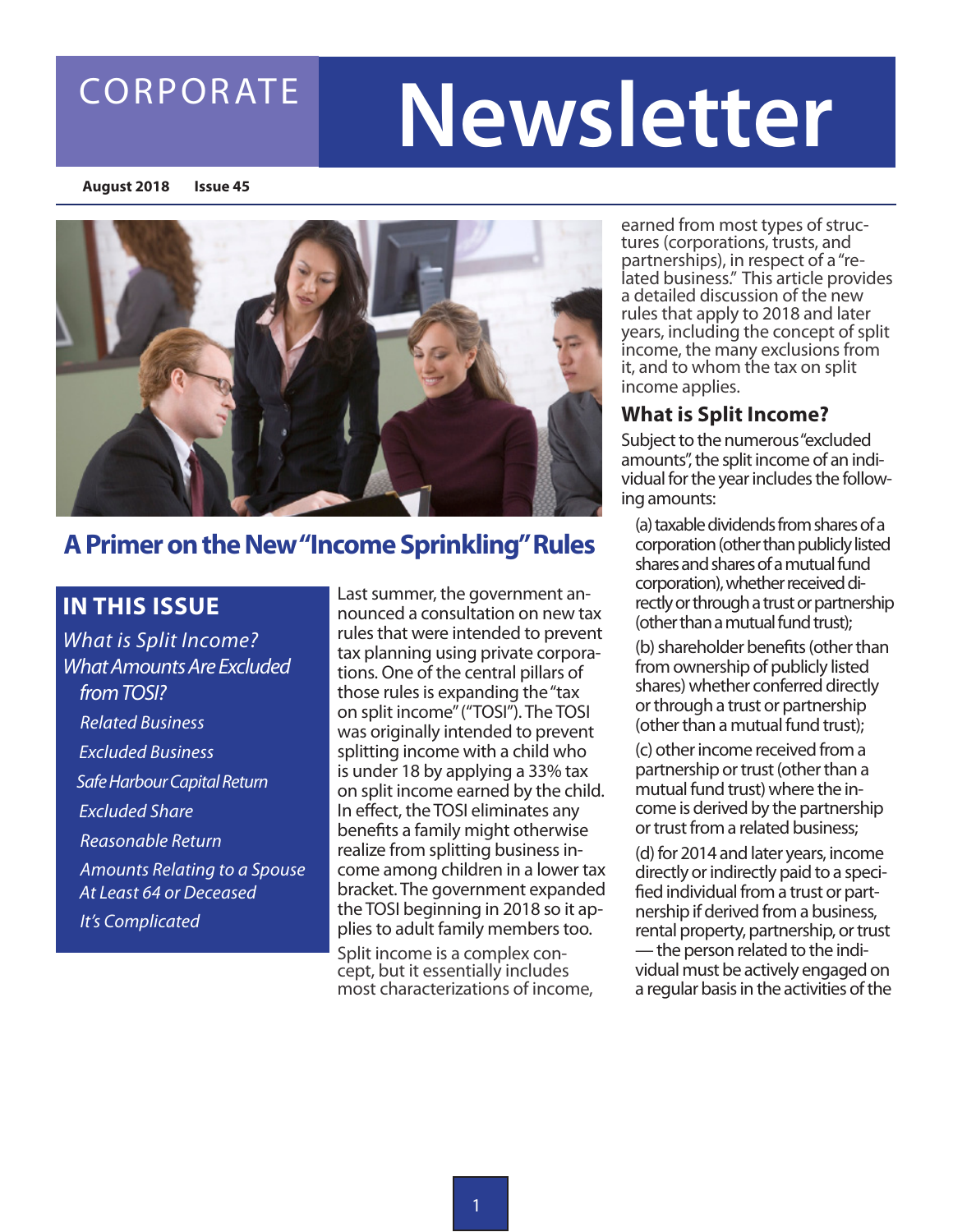## CORPORATE **Newsletter August 2018** Issue 45

particular trust or partnership earning business or rental income or have an interest in the partnership whether through one or more partnerships;

(e) effective for 2018 and later years, interest from a debt obligation of a corporation, trust, or partnership, unless the debt is publicly listed, guaranteed by the Canadian government, or a deposit at a bank or credit union; and

(f) effective for 2018 and later years, taxable capital gains or profit from the disposition of property or such amounts included in the individual's income as a beneficiary of a trust where the property is:

(i) an interest in a partnership, an interest in a trust, or a debt obligation; and

(ii) income from the property was previously subject to TOSI, or any value of the property is derived from a share in a corporation.

Clearly, the definition of split income is very broad, and includes many different types of income. However, this is just one piece of a larger mechanism, and just because something is listed above does not mean it will be subject to the TOSI. There are numerous exclusions which are discussed in great detail below.

### **What Amounts Are Excluded from TOSI?**

TOSI does not apply to amounts that are consid- ered an "excluded amount". This term is actually a big list of exclusions, several of which have their own detailed definitions and conditions. All amounts excluded from TOSI are described below, but separate sections are provided where the exclusion is particularly complex. Certain exclusions are available to all taxpayers. Others are available only to taxpayers age 25 and older, and there are several (generally more restrictive) exclusions for taxpayers aged 18 to 24. All of the exclusions that are unique for adult taxpayers apply for 2018 and subsequent years.

Excluded amounts consist of the following:

i. if the individual has not attained the age of 24 years before the year, the amount is from prop- erty acquired as a consequence of death of the individual's parent, or as the consequence of death of any person if the individual is a full-time student or eligible for the disability tax credit;

ii. amounts received from property that was transferred from a spouse or common-law part- ner due to separation;

iii. deemed dispositions occurring as a result of the individual's death;

iv. taxable capital gains from the disposition of qualified farm or fishing property or qualified small business corporation shares;

v. amounts not derived from a related business in respect of the individual if the individual attained the age of 17 before the current tax year;

vi. amounts derived from an excluded business if the individual attained the age of 17 before the cur- rent tax year;

vii. an amount that is safe harbour capital return if the individual attained the age of 17 but not 24 before the current tax year;

viii. an amount that is income or a capital gain from an excluded share if the individual attained the age of 24 before the current tax year;

ix. a reasonable return, provided the individual at- tained the age of 17 before the current tax year; and

x. an amount relating a spouse or common-law partner who is at least 64 years old or deceased.

Amount (v) is a particularly important exclusion because it excludes all amounts that are not from a related business. As such, amounts that are from a related business are subject to TOSI unless one of the other exclusions is met. The definition of a related business is generally the starting point for determin- ing whether the TOSI applies to split income amounts received by a taxpayer. If the amounts are from a re- lated business, generally the next step is to determine whether any of the other exclusions above apply.

### *Related Business*

In simple terms, split income from a related busi- ness can be thought of as income earned by the individual from a business of a source individual. A source individual is an individual who is related to the specified individual and is resident in Canada. That is, the specified individual is the person who receives split income, and the source individual is the person running the business from which the split income is derived. If the split income is from a related business, it is subject to the TOSI un-<br>less it meets another exclusion. Note that for the purposes of these rules, spouses or common-law partners who are living separate due to a marriage breakdown are not related.

A related business in respect of an individual includes a business carried on by a source individual or a part- nership, corporation, or trust if a source individual is actively engaged on a regular basis in the activities of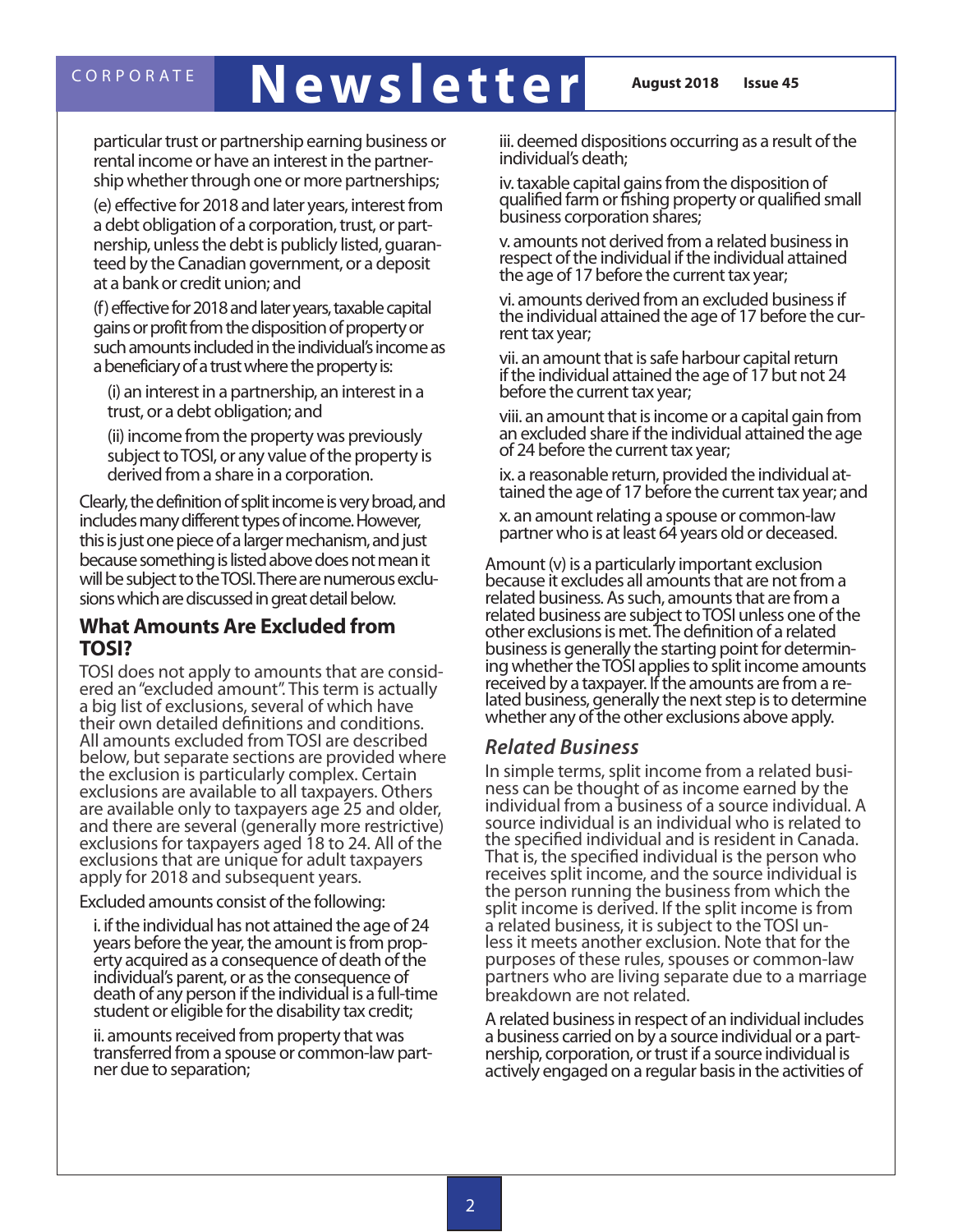## CORPORATE **Newsletter August 2018** Issue 45

the partnership, corporation, or trust related to earn- ing income from the business.

A related business also includes a business of a partner- ship in which the source individual has an interest.

A related business also includes a business of a corporation if the following conditions are met at any time in the year:

(a) the source individual owns shares of the corpo- ration or some property that derives its value from shares of the corporation; and

(b) the source individual's total value of property re- ferred to in (a) above represents is greater or equal to 10% of the fair market value of all the corpora- tion's issued shares.

If the individual receives split income from a related business, the TOSI will apply unless any of the other exclusions listed above are met. Note that the related business exclusion applies only where the individual attained the age of 17 before the year. Thus, where a minor (under 18 in the year) receives any income amounts that are "split income", the amounts can be clusions) even if they are not from a related business.

### *Excluded Business*

The definition of an excluded business is simple and can apply to individuals who attained the age<br>of 17 before the current year. This exclusion essentially applies where, in the government's view, the individual has contributed a sufficient amount of labour to the business to justify the income as<br>compensation. An excluded business is a business where the individual is actively engaged on a regular, continuous, and substantial basis in the activities of the business in the current year, or in any five prior years. An individual is deemed to be actively engaged if the individual works in the business at least an average of 20 hours per week during the portion of the taxation year of the individual that the business operates, or met that requirement for any five prior years. The five taxa- tion years need not be consecutive — just a total of five. In any other case, whether an individual is actively engaged depends on the facts and cir- cumstances. Should the individual's split income be received from an excluded business, all of that income is exempt from TOSI.

### *Safe Harbour Capital Return*

Where the individual attained the age of 17 but not 24 before the current tax year, there is an exclusion for safe harbor capital return. Subject to other exclusions, safe harbor capital return places a limit on how much income can be split with

young adult family members before TOSI applies.

Safe harbour capital return is exempt from TOSI, and cannot exceed an imputed rate of return on the fair market value of capital contributed to the business uted capital and the highest quarterly prescribed rate published by the CRA in the year (currently 2% at the time of writing) is the safe harbour capital return that an individual can receive TOSI-free every year.

### *Excluded Share*

The excluded share exclusion only applies if the in- dividual attained the age of 24 before the current year. This definition is cumbersome, and there are sion to apply. But if the individual's split income is found to be from an excluded share, all of that in- come is not subject to TOSI. The individual's shares are excluded shares if:

(a) less than 90% of the business income of the corporation for the most recent taxation year of the corporation that ended was from the provi-<br>sion of services;

(b) the corporation is not a professional corporation (professional practice of an accountant, dentist, law- yer, medical doctor, veterinarian, or chiropractor);

(c) the individual owns the shares of the corpora- tion that give the individual at least 10% of the votes and at least 10% of the fair market value of the corporation; and

(d) 90% or more of the gross income of the cor-<br>poration for its most recent tax year is not de-<br>rived from any related businesses of the individ-<br>ual other than the corporation's own business.

### *Reasonable Return*

Perhaps the most subjective exclusion from the TOSI is where the amounts received by the individual are a reasonable return. This exclusion applies only where the individual attained the age of 17 before the year. In determining whether an amount is reasonable, the government examines the relative contributions to the business by the individual and the related family member(s). Specifically, reasonableness is based on:

(i) the work they performed in support of the business; (ii) the property they contributed, directly or indi- rectly, in support of the business;

(iii) the risks they assumed in respect of the business;

(iv) any amounts that were paid to them (directly or indirectly) in respect of the business; and

(v) such other factors as may be relevant.